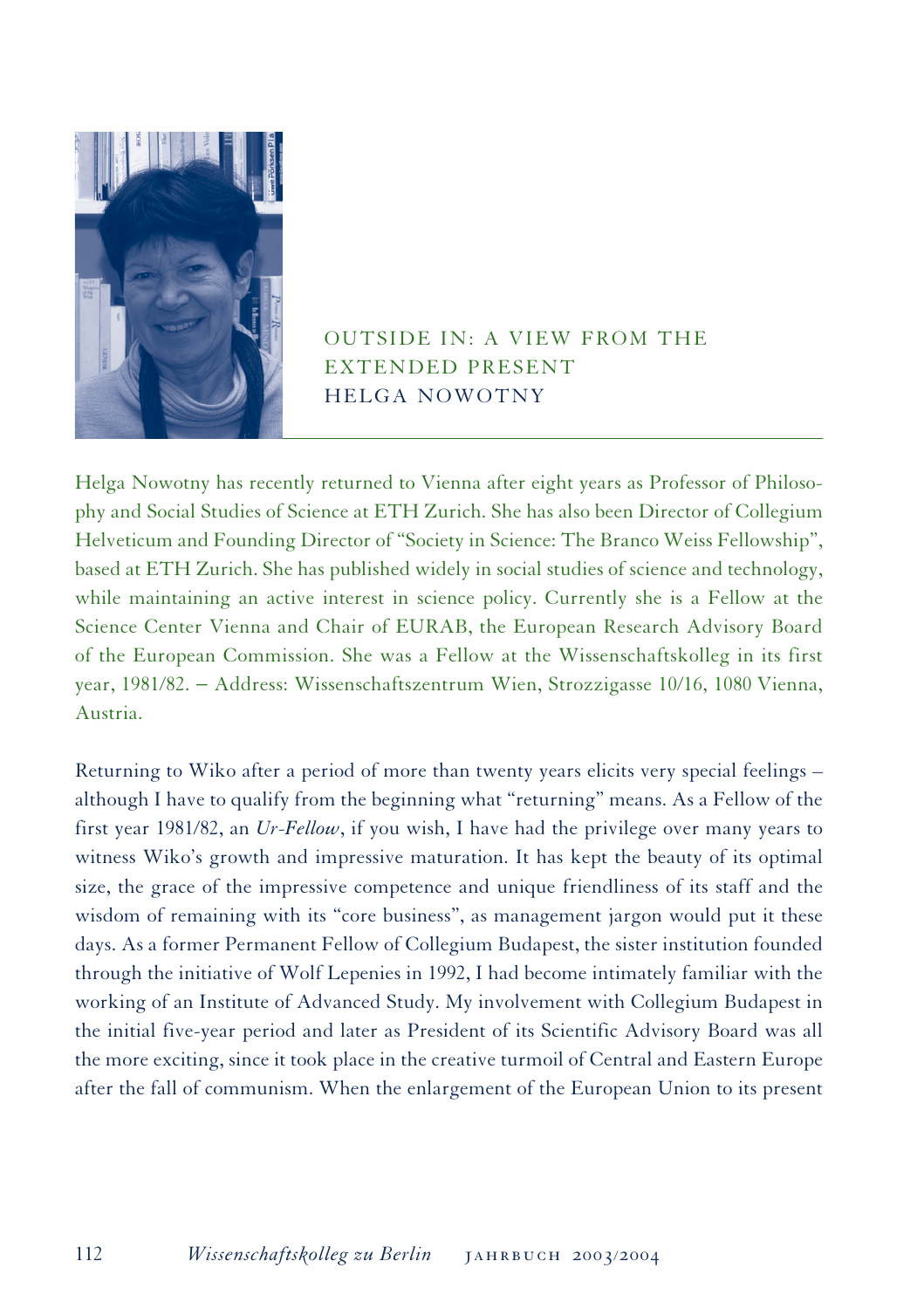twenty-five member states was celebrated in Berlin, as in other capitals of the EU on May 1st, I felt indeed that a historical circle had been closed.

Although every Institute of Advanced Study is different in its own way, bearing the imprint of the time of its creation and the circumstances that brought it about, Wiko is widely recognised as embodying in an exemplary way the spirit and soul, intellectual depth and scientific scope, the innovativeness and the dynamic evolution of an idea. While it is encouraging to see that similar institutions are presently proliferating, especially at hardpressed universities that seek a space for reflection, Wiko, as a prime "breeding ground of ideas" can guide and inspire others while setting standards that are hard to match.

When I returned this year as a guest of the Rector, I had also been invited to come as a member of the project group "Science and the Public", a theme that has been central to my research agenda for some years. In a sense, it felt like coming "home", when home is represented by the lively and joyful atmosphere which Wiko offers, together with its legendary library services and other amenities that make the dream of any academic come true. Memories of the first year came back, which had been a pioneer year – and it was impressive to realise from the daily routine, the unwritten rules, the trust in the self-organising capacity of the Fellows, how Wiko had selectively extended its scientific scope and never ceased to reach ever higher levels of excellence.

Following what I had written in *Eigenzeit*, I was able to transform my short stay of three months into a kind of extended present. A two-weekly rhythm allowed me to spend as much time at Wiko as possible, while tending to my other obligations which I could not relinquish in the meantime, one at ETH Zurich building up "Society in Science: The Branco Weiss Fellowship" and the other as Chair of EURAB, the European Research Advisory Board to the European Commission. Of course, there was a price that had to be paid for such a temporally dense arrangement. I had to get accustomed to the feeling of constantly missing a Tuesday Colloquium and other exciting events that took place in my absence. But I was fortunate to be readily and graciously briefed by my co-Fellows over breakfast and during mealtime, all of whom turned out to be highly perceptive, sharp-witted and yet compassionate, constructive critics of each other. Why is it not possible, I kept thinking, for life at European universities to come closer to such a mutually encouraging atmosphere, instead of dissipating our intellectual energies in negative deprecation of others?

Three remarkable features stood out for me in this year. As every connoisseur of wine knows, the quality of the harvest, the mixture of flavours and colours, differs from year to year, due to factors which are as difficult to predict as to control, even if the wine producer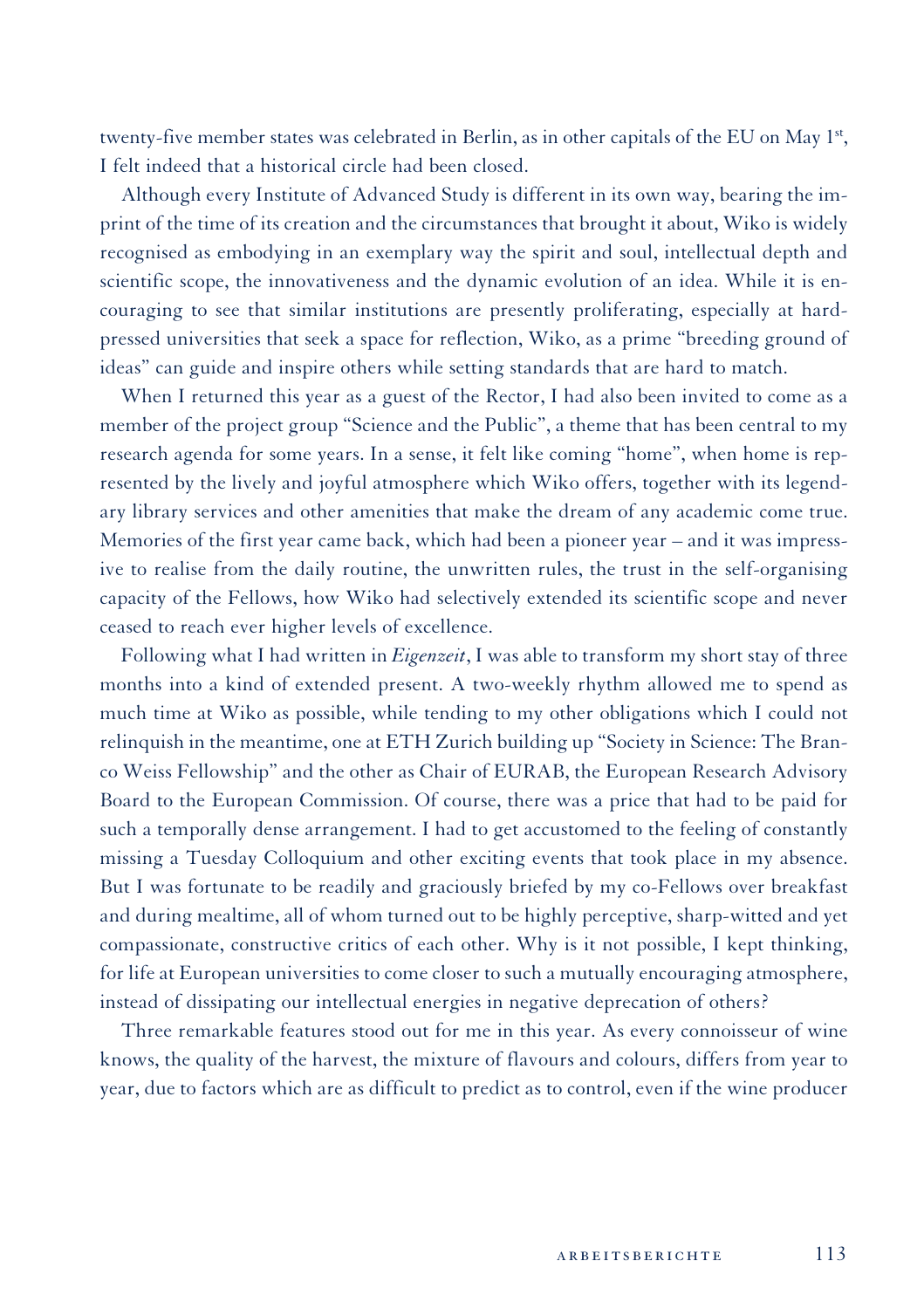follows the best cultivating practices. The combination of soil and sunshine, of hard work, good timing and fortune, does not lend itself easily to replication. This *Jahrgang* at Wiko, I am happy to report, turned out to be a truly exceptional and splendid vintage! The mixture of Fellows just seemed to have the right kind of diversity – of age and reputation, of personalities and cultural background, of intellectual passion and human curiosity, combined with genuine intellectual respect for each other and the readiness to listen and learn. For a long time I had not attended such excellent presentations as the Tuesday Colloquia turned out to be, followed by equally intense and informed discussion. I was also pleasantly surprised to see many more women at Wiko (not to mention the first year), which was partly due to the policy of integrating spouses. Spontaneously, the idea arose to present the Wiko with a collectively compiled list of women candidates – who, I am sure, will not sink to the bottom in the selection process like the sediment of a good wine, but rather turn other vintages into such a product.

The remarkable intellectual curiosity and generosity of this *Jahrgang* was also shown to me personally, when I used my privilege of inviting as my guests four Branco Weiss Fellows. They were all young post-docs in the life sciences who had been awarded a fellowship of up to five years to pursue their scientific careers in much greater freedom than usual while experimenting in their personal way how to integrate a societal dimension into their scientific work. The visit turned out to be a great success, seen from their perspective. For these open-minded and talented young scientists who came straight out of their laboratories or fieldwork, even the brief experience of the intellectually exciting atmosphere at Wiko and the rewarding conversations with Wiko Fellows that I had been able to arrange proved to be overwhelming. I truly wish that Wiko will find ways in the future to tap into this reservoir of talent and openness in the natural sciences, by acquainting young researchers in this crucial stage of their scientific career with the mode of thought and knowledge of the humanities and social sciences – and vice versa – although, since as young scientists they cannot afford to stay away from their laboratory for a longer period, the length of time spent at Wiko will have to be a relatively brief one.

The second outstanding feature came as a complete surprise. Although I had been aware of the list of illustrious names of outstanding composers of modern music at Wiko, I was completely enchanted and moved by the place that had been accorded to music, and especially to modern music. To have Stefan Litwin and Jörg Widmann around made all the more of a difference, since it was not only their presence as first-class musicians, but also their communicative skills and overflowing enthusiasm that made it seem so easy to ex